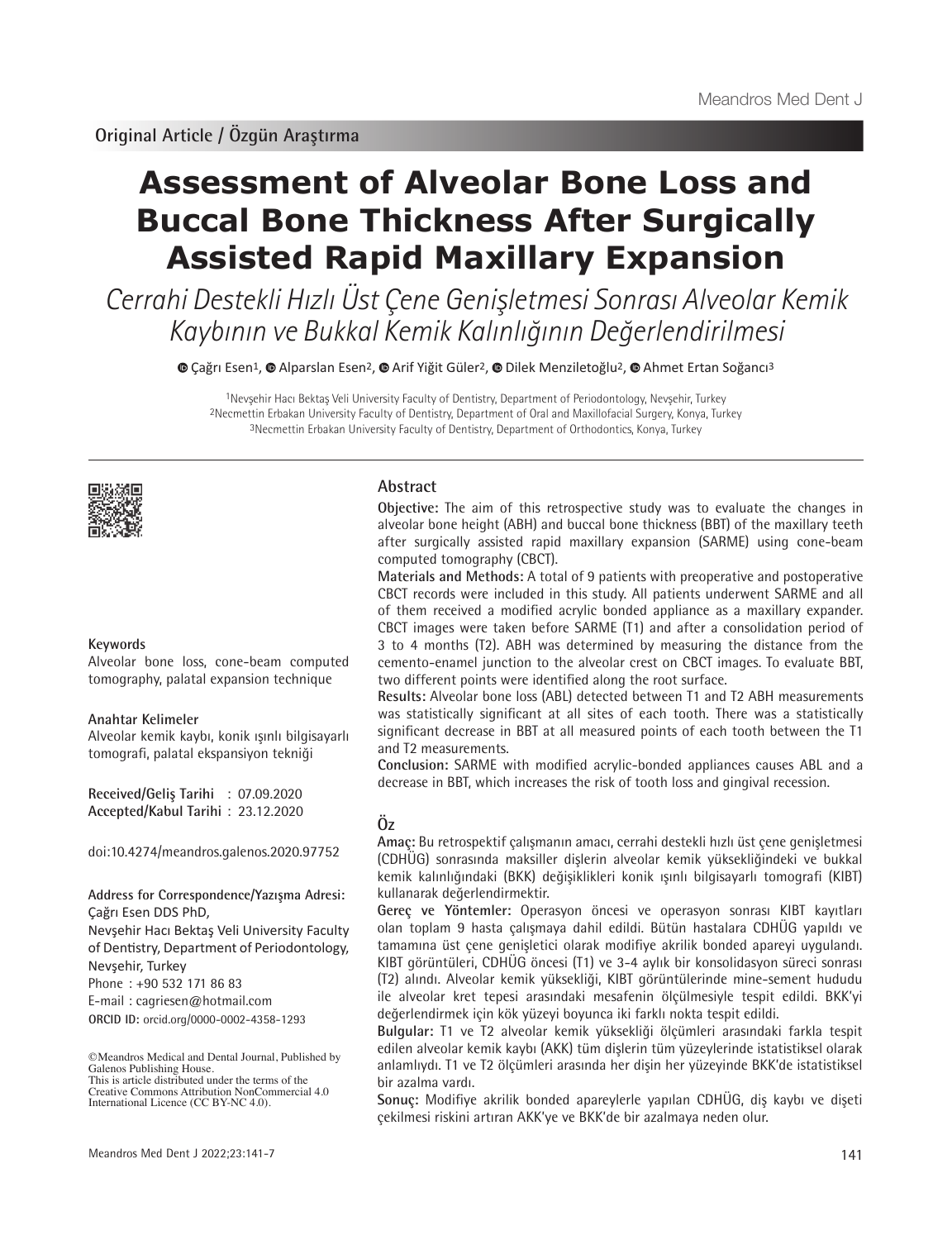## **Introduction**

Similar to rapid maxillary expansion (RME), surgically assisted rapid maxillary expansion (SARME) is a treatment for correcting transverse maxillary discrepancies and provides dental arch space for the alignment of the maxillary teeth. The main goal of RME is opening the skeletal sutures of the maxilla rather than moving the maxillary teeth out of the alveolar bone (1). However, sometimes maxillary teeth could be buccally tipped and dislocated from the position in the bone envelope as an undesired effect of this therapy (2). In adults, because of the sutural maturation, pain with activation of the expander, periodontal destruction and extrusion of the teeth, dental tipping, and alveolar bone bending rather than skeletal movement are some kinds of possible complications without surgical intervention (3). Therefore, SARME is performed in patients with complete skeletal maturity and closed cranial sutures (4).

There are various effects of orthodontic therapy on periodontium by plaque retention, direct traumatization of appliances and excessive and unfavorable forces (5). Fixed orthodontic appliances increase the retention of dental plaque which is the primary etiological factor of gingival inflammation and periodontal diseases (6). Alveolar bone loss (ABL) and decreased buccal bone thickness (BBT), which are some of the complications of maxillary expansion procedures with tooth-borne appliances (7), not only cause a reduction in periodontal support but also may result in mucogingival problems such as gingival recession.

The aim of this retrospective study was to evaluate the effects of SARME on ABL and BBT at the maxillary teeth using a modified acrylic bonded appliance by means of cone-beam computed tomography (CBCT).

## **Materials and Methods**

The CBCT records of 9 subjects (5 males, 4 females) mean age of 19.67±4 years were obtained from the archives of Necmettin Erbakan University Faculty of Dentistry. This study was approved by The Ethical Committee of Necmettin Erbakan University, Faculty of Dentistry with number 2020/02 (date: 13.02.2020) and was conducted in accordance with the Helsinki Declaration of 1975, as revised in 2000. An informed

consent form was obtained from all patients to go under CBCT scanning and to use their data in this study.

All patients had undergone SARME with a modified acrylic bonded device which was formed by a splint type tooth-tissue-borne appliance and a Hyrax screw in the center as a part of their orthodontic treatment (Figure 1). The acrylic part of the appliance extended over the occlusal and middle third of the vestibular surfaces of all the maxillary teeth (8). The appliance was cemented with a glass ionomer material that had been cleaned from the surfaces of the maxillary teeth after appliance removal at the end of the consolidation phase. T1 scans were obtained just before SARME, and T2 scans were taken after a consolidation period of 3 to 4 months. A CBCT device (3D Accuitomo 170 CBCT device, Morita, Tokyo, Japan) was used at 85.0 kV, 4.0 mA, and the scanning time was 17.5 seconds. Analysis of the radiographs was performed on a single monitor at 0.5 mm slice thickness using computer software (One Volume Viewer v.1.6.0.20, Morita, Tokyo, Japan).

#### **Alveolar Bone Loss Assessments**

All the maxillary teeth were examined except the third molars. Alveolar bone height (ABH) was measured as the distance from cemento-enamel junction (CEJ) to the alveolar crest (AC) using CBCT. For the purpose of further analyzing ABH, the distance from CEJ to AC was measured at the midpoint of the four sites of each tooth (buccal, palatal, mesial, distal). ABL was determined as the difference between T1 and T2 ABH measurements.

#### **Buccal Bone Thickness Assessments**

BBT was evaluated considering a previous study (9). Root length was determined as the distance from the horizontal reference line which was made at the radiographic level of CEJ to the root apex. Two points



**Figure 1.** The modified acrylic bonded maxillary expansion appliance which has occlusal coverage of all the maxillary teeth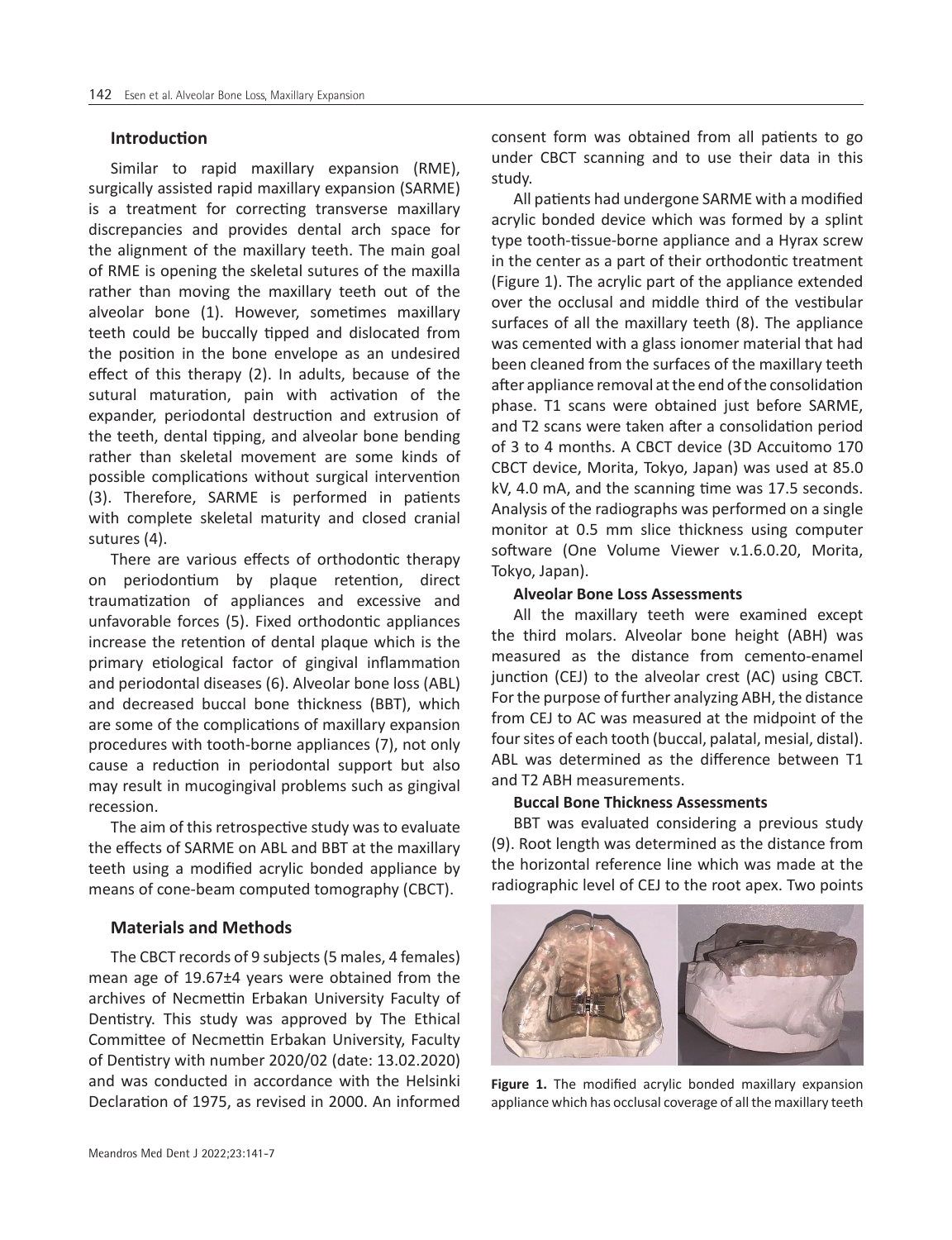were chosen to measure the width of the buccal bone. One of the measurement points (M1) was at the distance of 4 mm apical to the radiographic level of CEJ and the other measurement point (M2) was the midpoint of the root length. If the buccal bone was present but too thin to measure, then BBT was determined as 0.1 mm (Figure 2).

#### **Statistical Analysis**

In the comparison of the mean values of ABH and BBT between T1 and T2 CBCT measurements, the Wilcoxon signed-rank test and, a paired t-test were used for normally and non-normally distributed



**Figure 2.** Buccal bone thickness A) The vertical angulation of the sagittal slice was set according to the long axis of the measured tooth. B) Measurements taken at M1 and M2 points CEJ=cemento-enamel junction, M1=4 mm apical to cementoenamel junction, M2=1/2 length of the root, L=length of the root

data, respectively. We duplicated ABH measurements at four sites (buccal, palatal, mesial, distal) within 1 month in the maxillary right canine of all patients on T1 CBCT images to calculate the standard deviation and to establish intra-examiner reliability. The differences between the duplicated measurements were statistically compared with the paired t-test. All statistical analyses were conducted using software (SigmaPlot 12.5, Systat Software, San Jose, USA) and corrected p values are presented.

## **Results**

ABL between T1 and T2 measurements were statistically significant at four sites (buccal, palatal, mesial, distal) of each measured tooth. Comparisons of the T1 and T2 measurements in terms of ABL of maxillary anterior and posterior teeth are shown in Table 1 and Table 2, respectively. There was a statistically significant decrease in BBT at each measured point (M1 and M2) of all the maxillary teeth. Comparisons of the T1 and T2 measurements in terms of BBT is shown in Table 3.

A negative correlation was detected between BBT before SARME and ABL at buccal site which wasn't statistically significant (p=0.269).

| Table 1. Distance from CEJ to AC of maxillary anterior teeth before and after SARME |                      |                 |         |                 |                 |         |  |  |  |  |
|-------------------------------------------------------------------------------------|----------------------|-----------------|---------|-----------------|-----------------|---------|--|--|--|--|
| Teeth<br><b>Region</b>                                                              | <b>Right segment</b> |                 |         | Left segment    |                 |         |  |  |  |  |
|                                                                                     | $T1^*$               | $T2^*$          | p       | $T1^*$          | $T2^*$          | p       |  |  |  |  |
| <b>Buccal</b>                                                                       | $1.74 \pm 0.55$      | $3.39 \pm 2.49$ | 0.004   | $1.87 \pm 0.79$ | $4.42 \pm 3.53$ | 0.004   |  |  |  |  |
| Palatal                                                                             | $1.42 \pm 0.65$      | $2.55 \pm 0.95$ | 0.015   | $1.62 \pm 1.05$ | $1.93 \pm 0.90$ | 0.042   |  |  |  |  |
| <b>Mesial</b>                                                                       | $1.57 \pm 0.34$      | $2.12 \pm 0.54$ | 0.003   | $1.62 \pm 0.47$ | $2.45 \pm 0.90$ | 0.005   |  |  |  |  |
| <b>Distal</b>                                                                       | $1.50 \pm 0.45$      | $2.07 \pm 0.58$ | < 0.001 | $1.61 \pm 0.55$ | $2.50 \pm 0.66$ | < 0.001 |  |  |  |  |
| <b>Buccal</b>                                                                       | $1.95 \pm 0.82$      | $3.84 \pm 2.29$ | 0.004   | $2.09 \pm 0.62$ | $3.53 \pm 2.17$ | 0.004   |  |  |  |  |
| Palatal                                                                             | $1.47 \pm 0.56$      | $2.40 \pm 0.99$ | 0.002   | $1.58 \pm 0.74$ | $2.90 \pm 2.70$ | 0.004   |  |  |  |  |
| <b>Mesial</b>                                                                       | $1.64 \pm 0.73$      | $2.11 \pm 0.88$ | 0.022   | $1.72 \pm 0.48$ | $2.16 \pm 0.67$ | 0.004   |  |  |  |  |
| <b>Distal</b>                                                                       | $1.76 \pm 0.67$      | $2.32 \pm 1.03$ | 0.024   | $1.64 \pm 0.41$ | $2.34 \pm 0.83$ | 0.005   |  |  |  |  |
| <b>Buccal</b>                                                                       | $2.03 \pm 0.53$      | $5.89 \pm 4.21$ | 0.004   | $2.31 \pm 1.10$ | $5.13 \pm 3.84$ | 0.004   |  |  |  |  |
| <b>Palatal</b>                                                                      | $1.79 \pm 0.93$      | $2.99 \pm 1.30$ | 0.005   | $1.52 \pm 0.80$ | 3.04±1.94       | 0.036   |  |  |  |  |
| <b>Mesial</b>                                                                       | $1.55 \pm 0.46$      | $2.03 \pm 0.82$ | 0.020   | $1.35 \pm 0.25$ | 1.96±0.56       | 0.004   |  |  |  |  |
| Distal                                                                              | $1.54 \pm 0.66$      | $2.07 \pm 0.72$ | 0.003   | $1.27 \pm 0.35$ | $1.85 \pm 0.46$ | < 0.001 |  |  |  |  |
|                                                                                     |                      |                 |         |                 |                 |         |  |  |  |  |

\*Values are presented as mean ± standard deviation and as millimeters. P<0.05: Statistically significant difference compared to the baseline. CEJ: Cemento-enamel junction, AC: Alveolar crest, SARME: Surgically assisted rapid maxillary expansion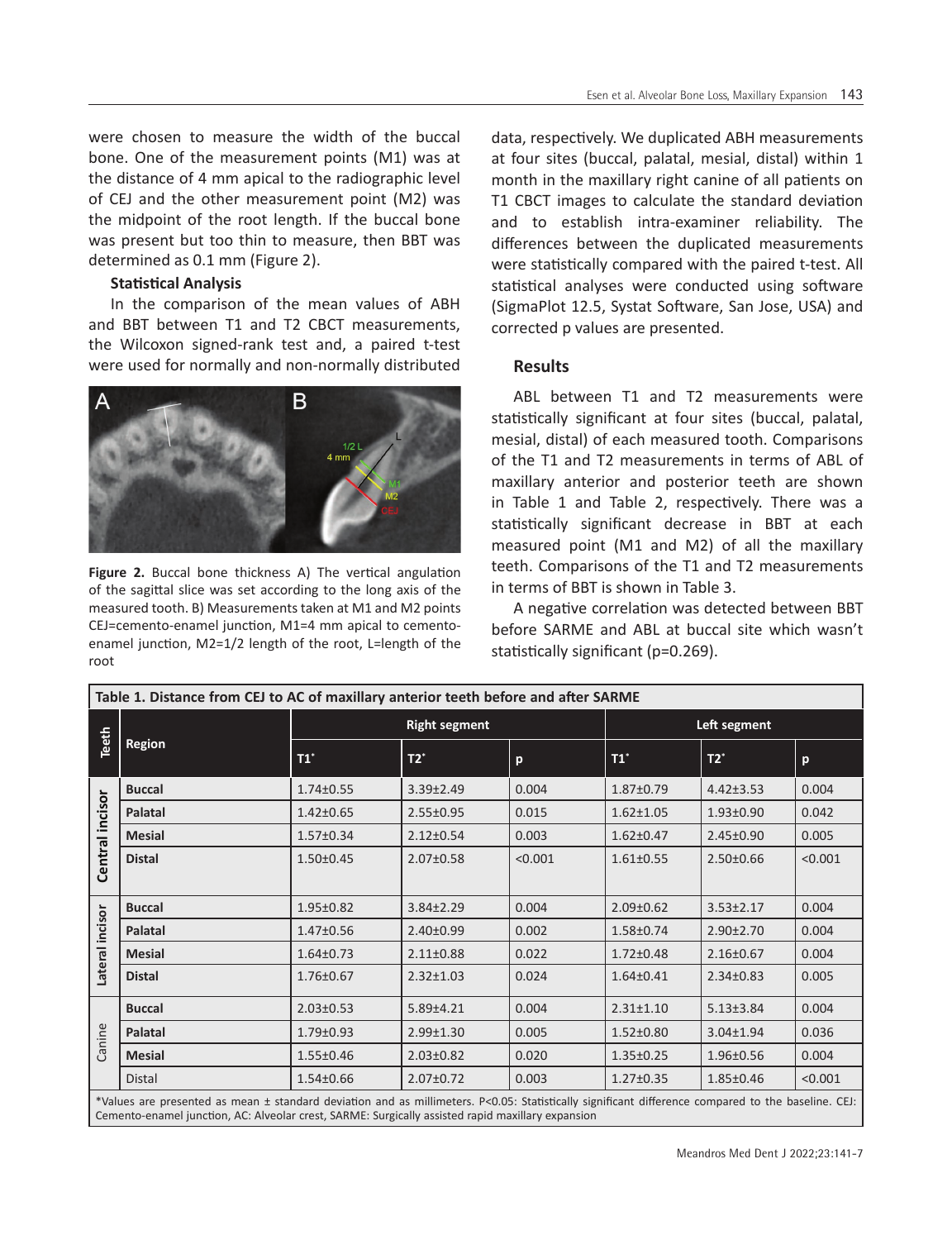| Left segment<br>$\mathsf{p}$ |
|------------------------------|
|                              |
|                              |
| 0.024                        |
| 0.004                        |
| < 0.001                      |
| 0.004                        |
| 0.009                        |
| 0.003                        |
| 0.007                        |
| 0.002                        |
| 0.004                        |
| 0.004                        |
| 0.003                        |
| 0.004                        |
| < 0.001                      |
| 0.004                        |
| 0.006                        |
| 0.010                        |
|                              |

\* Values are presented as mean ± standard deviation and as millimeters. P<0.05: Statistically significant difference compared to the baseline. CEJ: Cemento-enamel junction, AC: Alveolar crest, SARME: Surgically assisted rapid maxillary expansion

| Table 3. BBT measurements at M1 and M2 points before and after SARME                                                                                                                                                              |                 |                      |         |                 |                 |         |  |  |  |  |  |
|-----------------------------------------------------------------------------------------------------------------------------------------------------------------------------------------------------------------------------------|-----------------|----------------------|---------|-----------------|-----------------|---------|--|--|--|--|--|
|                                                                                                                                                                                                                                   |                 | <b>Right segment</b> |         | Left segment    |                 |         |  |  |  |  |  |
| <b>Region</b>                                                                                                                                                                                                                     | $T1^*$          | $T2^*$               | p       | $T1^*$          | $T2^*$          | p       |  |  |  |  |  |
| Central M1                                                                                                                                                                                                                        | $0.85 \pm 0.23$ | $0.49 \pm 0.38$      | 0.005   | $0.86 \pm 0.12$ | $0.39 \pm 0.40$ | 0.006   |  |  |  |  |  |
| <b>Central M2</b>                                                                                                                                                                                                                 | $0.86 \pm 0.26$ | $0.55 \pm 0.23$      | < 0.001 | $0.87 \pm 0.25$ | $0.49 \pm 0.38$ | 0.003   |  |  |  |  |  |
| Lateral M1                                                                                                                                                                                                                        | $0.89 \pm 0.29$ | $0.60 \pm 0.42$      | 0.004   | $0.78 + 0.29$   | $0.51 \pm 0.43$ | 0.014   |  |  |  |  |  |
| Lateral M2                                                                                                                                                                                                                        | $0.84 \pm 0.41$ | $0.70 \pm 0.38$      | 0.007   | $0.81 \pm 0.48$ | $0.66 \pm 0.44$ | 0.016   |  |  |  |  |  |
| Canine M1                                                                                                                                                                                                                         | $0.69 \pm 0.31$ | $0.14 + 0.21$        | 0.004   | $0.79 \pm 0.45$ | $0.24 \pm 0.31$ | 0.012   |  |  |  |  |  |
| Canine M2                                                                                                                                                                                                                         | $0.58 \pm 0.23$ | $0.22 \pm 0.29$      | < 0.001 | $0.65 \pm 0.34$ | $0.25 \pm 0.29$ | < 0.001 |  |  |  |  |  |
| $1st$ Premolar M1                                                                                                                                                                                                                 | $0.88 \pm 0.46$ | $0.51 \pm 0.47$      | 0.008   | $1.04 \pm 0.28$ | $0.33 \pm 0.57$ | 0.002   |  |  |  |  |  |
| $1st$ Premolar M2                                                                                                                                                                                                                 | $0.71 \pm 0.46$ | $0.29 \pm 0.31$      | 0.014   | $0.69 \pm 0.49$ | $0.19 \pm 0.31$ | 0.010   |  |  |  |  |  |
| 2 <sup>nd</sup> Premolar M1                                                                                                                                                                                                       | $1.39 \pm 0.71$ | $0.68 \pm 0.44$      | 0.011   | $1.59 \pm 0.75$ | $0.95 \pm 0.67$ | 0.004   |  |  |  |  |  |
| 2 <sup>nd</sup> Premolar M2                                                                                                                                                                                                       | $1.47 \pm 0.76$ | $0.69 \pm 0.63$      | < 0.001 | $1.63 \pm 0.63$ | $1.00 \pm 0.64$ | 0.004   |  |  |  |  |  |
| $1st$ Molar M1                                                                                                                                                                                                                    | $1.47 \pm 0.57$ | $0.95 \pm 0.48$      | 0.006   | $1.46 \pm 0.52$ | $0.94 \pm 0.50$ | 0.008   |  |  |  |  |  |
| $1st$ Molar M2                                                                                                                                                                                                                    | $1.13 \pm 0.55$ | $0.75 \pm 0.52$      | 0.005   | $1.39 \pm 0.62$ | $0.57 \pm 0.45$ | 0.007   |  |  |  |  |  |
| $2nd$ Molar M1                                                                                                                                                                                                                    | $2.22 \pm 0.71$ | $1.62 \pm 0.60$      | 0.004   | $2.18 \pm 0.72$ | $1.56 \pm 0.59$ | 0.003   |  |  |  |  |  |
| 2 <sup>nd</sup> Molar M2                                                                                                                                                                                                          | $2.39 \pm 0.84$ | $1.83 \pm 0.91$      | 0.004   | $2.17 \pm 1.09$ | $1.48 \pm 0.74$ | 0.015   |  |  |  |  |  |
| *Values are presented as mean ± standard deviation and as millimeters. P<0.05: Statistically significant difference compared to the baseline. BBT: Buccal<br>bone thickness, SARME: Surgically assisted rapid maxillary expansion |                 |                      |         |                 |                 |         |  |  |  |  |  |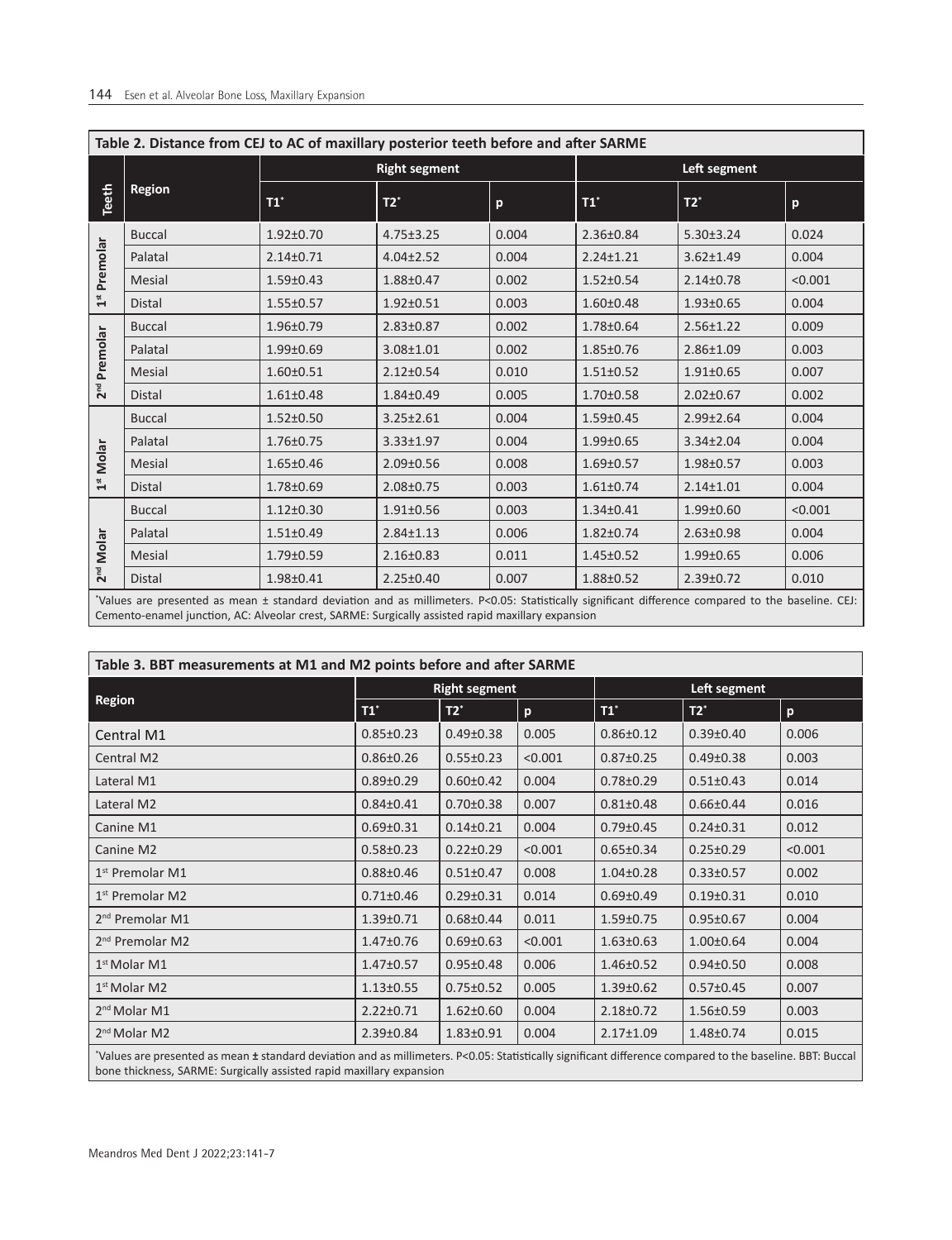There wasn't a statistically significant difference between the duplicated measurements to establish intra-examiner reliability (p=0.275).

## **Discussion**

In this study, a modified acrylic bonded maxillary expansion appliance that had occlusal coverage of all the maxillary teeth was used. This tooth-tissueborne appliance has been used to control vertical dimensional changes, and to reduce dental tipping and bite opening (10). Much earlier, another type of occlusal bonded RME device was compared with the banded appliances, and some advantages were reported in minimizing the downward and forward displacement of the maxilla (11). Besides these benefits for orthodontic treatment, it would not be wrong to think that patients cannot provide oral hygiene to all of their maxillary teeth during the whole treatment and retention period. In a current study investigating a bonded Haas type palatal expander with acrylic parts, the fixed orthodontic devices were thought as a clinical risk for enamel unity, as well as a risk factor for periodontitis (12). In another research on the subject, it was reported that except for the effect on the amount of dental plaque, fixed orthodontic appliances harbor the periodontal pathogens like *Aggregatibacter actinomycetemcomitans* with a remarkable frequency of detection in the bacterial plaque (13).

There is no consensus on the type of expansion device used in RME and SARME such as tooth-borne, tooth-tissue-borne, bone-borne, tooth-bone-borne (hybrid). Among these, bone-borne appliances seem to be more advantageous due to the lack of a direct relationship to the periodontium. However, the need for an extra surgical procedure, the presence of a secondary wound surface, the high cost, and the necessity of removal by the second surgical procedure are the reasons shown when not preferred (14). In a systematic study that evaluated CBCT studies on RME, some advantages of bone-borne to tooth-borne devices were declared in terms of reduced dental tipping (15). In a recent CBCT study, Moon et al. (16) reported a greater decrease in ABH and BBT in tooth-bone-borne appliances compared with tissue-bone-borne expanders at maxillary first molars. Another recent CBCT study in which toothborne with Hyrax type and tooth-tissue-borne with

Haas type appliances were investigated, reported a significant decrease in BBT and buccal ABH in both types of appliances at anchored maxillary first molars (17). Furthermore, a current study using bone-borne appliances showed some complications with a limited percentage after SARME, such as the formation of gingival recession and change of probing depths normal to pathologic (18). Similar mild periodontal damage was reported by Verlinden et al. (19) using the bone-borne appliance, but the results of the study were limited with only central incisors.

The most common cause of ABL is the extension of inflammation with dental plaque from marginal gingiva into the supporting periodontal tissues (20). Similar to the intensive forces exerted by occlusal trauma, the forces exerted by orthodontic appliances on anchored teeth can aggravate ABL in the presence of inflammation. In a current study, in which the effects of SARME on periodontal tissues by means of clinical periodontal examinations and CBCT images were evaluated, the authors reported ABL at buccal sites of 6 teeth from a total of 10 teeth that they examined with a statistical significance (21). A recent review evaluating some of these CBCT studies reported a significant vertical loss of alveolar bone at anchored teeth following maxillary expansion with tooth-borne appliances, similar to the results of our study (7).

The orthodontic forces applied to anchored teeth in the buccal direction during the maxillary expansion procedure, move these teeth buccally in the bone envelope. While a decrease in BBT at anchored teeth after maxillary expansion procedures is an expected result, whether the remaining bone thickness will be sufficient to maintain periodontal health is an important consideration. In a very recent study, D'Silva et al. (9) reported a significant correlation between gingival recession and thin buccal bone (<1 mm). In addition, an experimental study evaluating the periodontal effects of orthodontic treatments showed that the risk of the gingival recession may be greater if orthodontic forces proceed to create bone dehiscence (22). In this context, Gauthier et al. (21) noticed a significant decrease in BBT at all examined teeth except right and left canines which weren't bonded after SARME using CBCT. With a similar result, Kayalar et al. (23) noticed that BBT of anchored first molars in both tooth-borne and hybrid groups were decreased when compared to pre-and post-treatment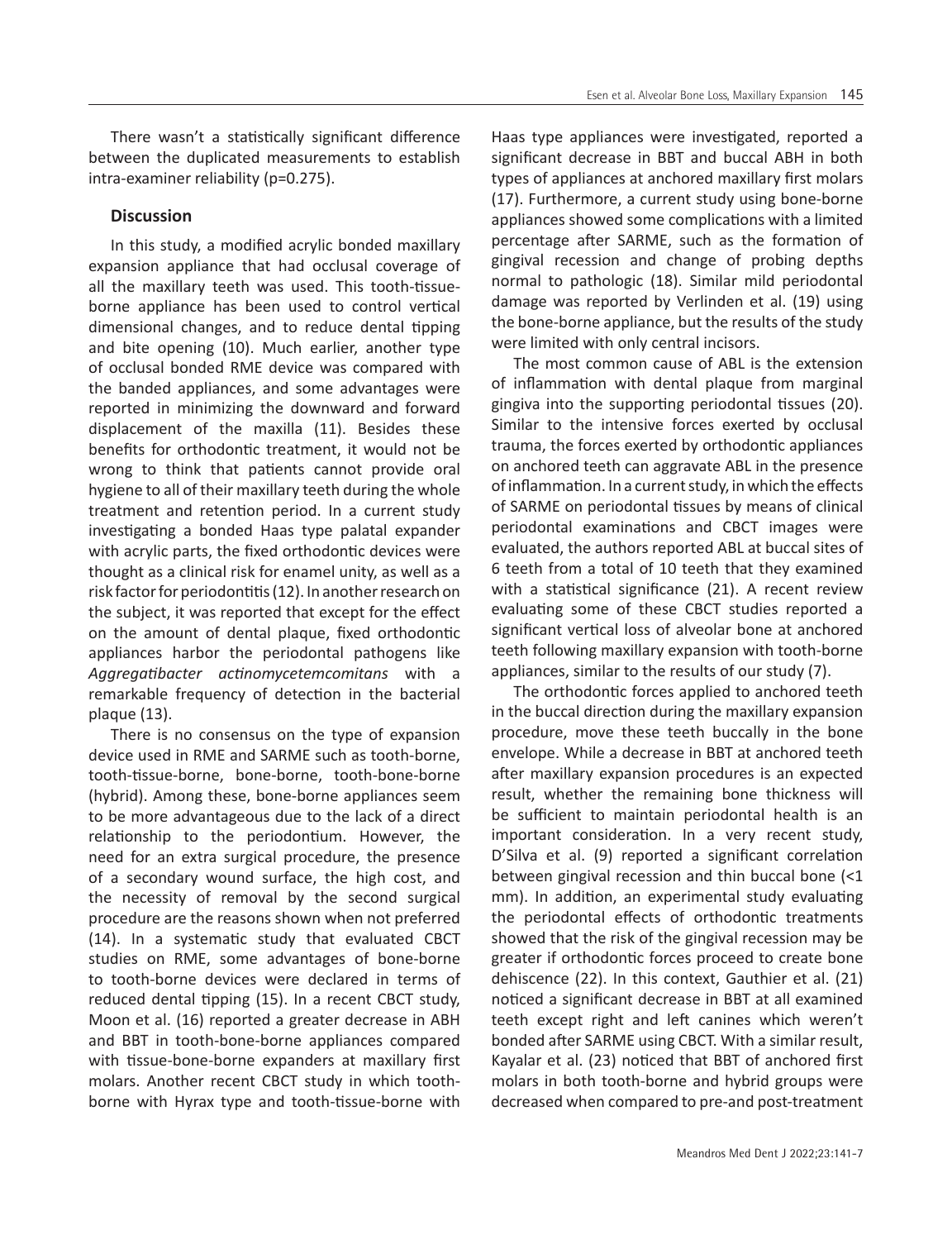values with a statistical significance. In this study, different from other previous studies, we measured BBT from two points instead of one along the root surface and we found significant decreases in BBT at all anchored maxillary teeth.

## **Conclusion**

When all the current studies are evaluated together with the results of this study, the negative effects of SARME on the periodontium at different severities were observed. The appliance types could increase or decrease this negative effect but seems to be hard to eliminate. Appliances that are more hygienic and apply less force to remove the tooth from the bone envelope can increase success in preventing periodontal diseases.

## **Ethics**

**Ethics Committee Approval:** This study was approved by The Ethical Committee of Necmettin Erbakan University, Faculty of Dentistry with number 2020/02 (date: 13.02.2020) and was conducted in accordance with the Helsinki Declaration of 1975, as revised in 2000.

**Informed Consent:** An informed consent form was obtained from all patients to go under CBCT scanning and to use their data in this study.

**Peer-review:** Externally peer-reviewed.

#### **Authorship Contributions**

Surgical and Medical Practices: A.E., A.Y.G., D.M., A.E.S., Concept: Ç.E., Design: Ç.E., A.E., Data Collection or Processing: Ç.E., A.E., A.Y.G., D.M., A.E.S., Analysis or Interpretation: A.Y.G., Literature Search: Ç.E., Writing: Ç.E., A.E.

**Conflict of Interest:** No conflict of interest was declared by the authors.

**Financial Disclosure:** The authors declared that this study received no financial support.

#### **References**

- 1. Pangrazio-Kulbersh V, Jezdimir B, de Deus Haughey M, Kulbersh R, Wine P, Kaczynski R. CBCT assessment of alveolar buccal bone level after RME. Angle Orthod 2013; 83: 110-6.
- 2. Akyalcin S, Schaefer JS, English JD, Stephens CR, Winkelmann S. A cone-beam computed tomography evaluation of buccal bone thickness following maxillary expansion. Imaging Sci Dent 2013; 43: 85-90.
- 3. Sokucu O, Kosger HH, Bicakci AA, Babacan H. Stability in dental changes in RME and SARME: a 2-year follow-up. Angle Orthod 2009; 79: 207-13.
- 4. Carvalho PHA, Moura LB, Trento GS, Holzinger D, Gabrielli MAC, Gabrielli MFR, et al. Surgically assisted rapid maxillary expansion: a systematic review of complications. Int J Oral Maxillofac Surg 2020; 49: 325-32.
- 5. Hinrichs JE. The role of dental calculus and other predisposing factors. In: Newman MG, Takei H, Klokkevold PR, Carranza FA, editors. Carranza's clinical periodontology tenth edition. St. Louis: Saunders Elsevier, 2006: 170-92.
- 6. van Gastel J, Quirynen M, Teughels W, Coucke W, Carels C. Longitudinal changes in microbiology and clinical periodontal variables after placement of fixed orthodontic appliances. J Periodontol 2008; 79: 2078-86.
- 7. Lo Giudice A, Barbato E, Cosentino L, Ferraro CM, Leonardi R. Alveolar bone changes after rapid maxillary expansion with tooth-born appliances: a systematic review. Eur J Orthod 2018; 40: 296-303.
- 8. Ileri Z, Basciftci FA. Asymmetric rapid maxillary expansion in true unilateral crossbite malocclusion: a prospective controlled clinical study. Angle Orthod 2015; 85: 245-52.
- 9. D'Silva E, Fraser D, Wang B, Barmak AB, Caton J, Tsigarida A. The association between gingival recession and buccal bone at maxillary anterior teeth. J Periodontol 2020; 91: 484-92.
- 10. Basciftci FA, Karaman AI. Effects of a modified acrylic bonded rapid maxillary expansion appliance and vertical chin cap on dentofacial structures. Angle Orthod 2002; 72: 61-71.
- 11. Sarver DM, Johnston MW. Skeletal changes in vertical and anterior displacement of the maxilla with bonded rapid palatal expansion appliances. Am J Orthod Dentofacial Orthop 1989; 95: 462-6.
- 12. Bagatin CR, Andrucioli MCD, Ferreira JTL, Matsumoto MAN, da Silva RAB, da Silva LAB, et al. Biofilm formation in Haas palatal expanders with and without use of an antimicrobial agent: an in-situ study. Microsc Res Tech 2017; 80: 471-7.
- 13. Paolantonio M, di Girolamo G, Pedrazzoli V, di Murro C, Picciani C, Catamo G, et al. Occurrence of Actinobacillus actinomycetemcomitans in patients wearing orthodontic appliances. A cross-sectional study. J Clin Periodontol 1996; 23: 112-8.
- 14. Seeberger R, Abe-Nickler D, Hoffmann J, Kunzmann K, Zingler S. One-stage tooth-borne distraction versus two stage bone-borne distraction in surgically assisted maxillary expansion (SARME). Oral Surg Oral Med Oral Pathol Oral Radiol 2015; 120: 693-8.
- 15. Krüsi M, Eliades T, Papageorgiou SN. Are there benefits from using bone-borne maxillary expansion instead of tooth-borne maxillary expansion? A systematic review with meta-analysis. Prog Orthod 2019; 20: 9.
- 16. Moon HW, Kim MJ, Ahn HW, Kim SJ, Kim SH, Chung KR, et al. Molar inclination and surrounding alveolar bone change relative to the design of bone-borne maxillary expanders: A CBCT study. Angle Orthod 2020; 90: 13-22.
- 17. Lemos Rinaldi MR, Azeredo F, Martinelli de Lima E, Deon Rizzatto SM, Sameshima G, Macedo de Menezes L. Cone-beam computed tomography evaluation of bone plate and root length after maxillary expansion using tooth-borne and tooth-tissue-